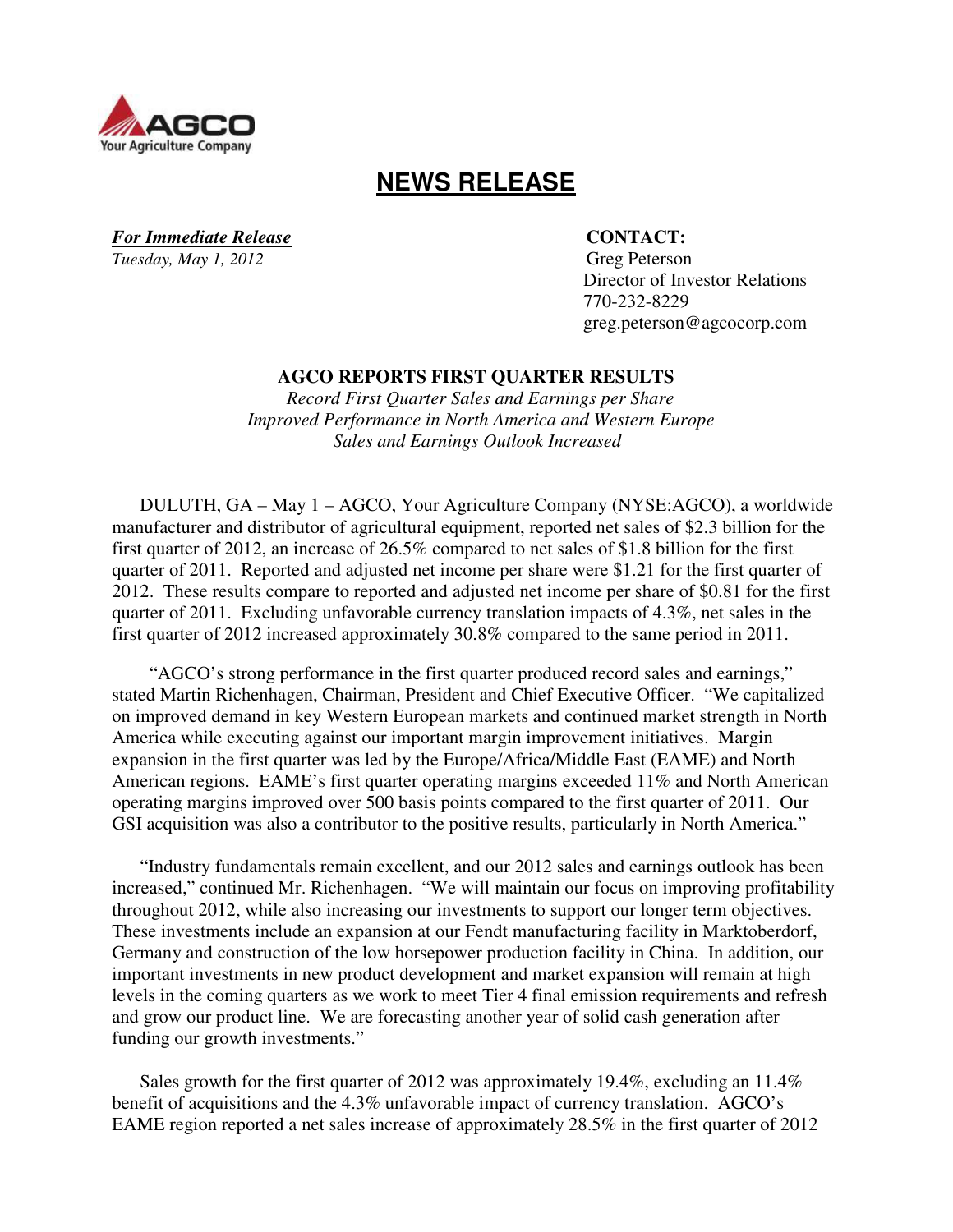compared to the first quarter of 2011, excluding unfavorable currency translation impacts. Sales growth was strongest in Western and Eastern Europe. In the North American region, sales in the first quarter of 2012 improved 58.6% compared to the first quarter of 2011, excluding unfavorable currency translation impacts. The GSI acquisition and growth in sales of sprayer equipment contributed to the results. AGCO's South American region reported a sales increase of 7.0% in the first quarter of 2012, compared to the first quarter of 2011, excluding unfavorable currency translation impacts. The benefits of acquisitions drove most of the increase.

Sales growth and improved gross margins contributed to higher income from operations for the first quarter of 2012 compared to the first quarter of 2011. Production increases in Europe and North America, and a richer product mix, partially offset by higher material costs, produced improved gross margins. AGCO increased its investment in new product development, resulting in increased engineering expenses in the first quarter of 2012 compared to the same period last year.

# **Market Update**

|                              | <b>Tractors</b><br>Change from | <b>Combines</b><br>Change from |
|------------------------------|--------------------------------|--------------------------------|
| Quarter ended March 31, 2012 | Prior Year Period              | Prior Year Period              |
| North America                | $+1\%$                         | $(40\%)$                       |
| South America                | (7%)                           | (3%)                           |
| Western Europe               | $+1\%$                         | $+23%$                         |

# *Industry Unit Retail Sales*

#### *North America*

In the first quarter of 2012, industry unit retail sales of tractors were up modestly compared to the same period in 2011. Industry retail sales of combines were down substantially from robust levels in the prior year. Record farm income in 2011 and the expectation of continued favorable farm economics resulted in the strength in retail sales of high horsepower tractors. Improvement in the dairy and livestock sector contributed to higher industry unit retail sales of mid-range tractors and hay equipment.

### *South America*

Industry unit retail sales of tractors and combines in the first quarter of 2012 declined compared to the high levels in the same period in 2011. Drought impacted the early harvests in southern Brazil and Argentina and resulted in weaker demand in these markets. Despite the adverse weather in the first quarter, overall industry demand in South America remains at a high level.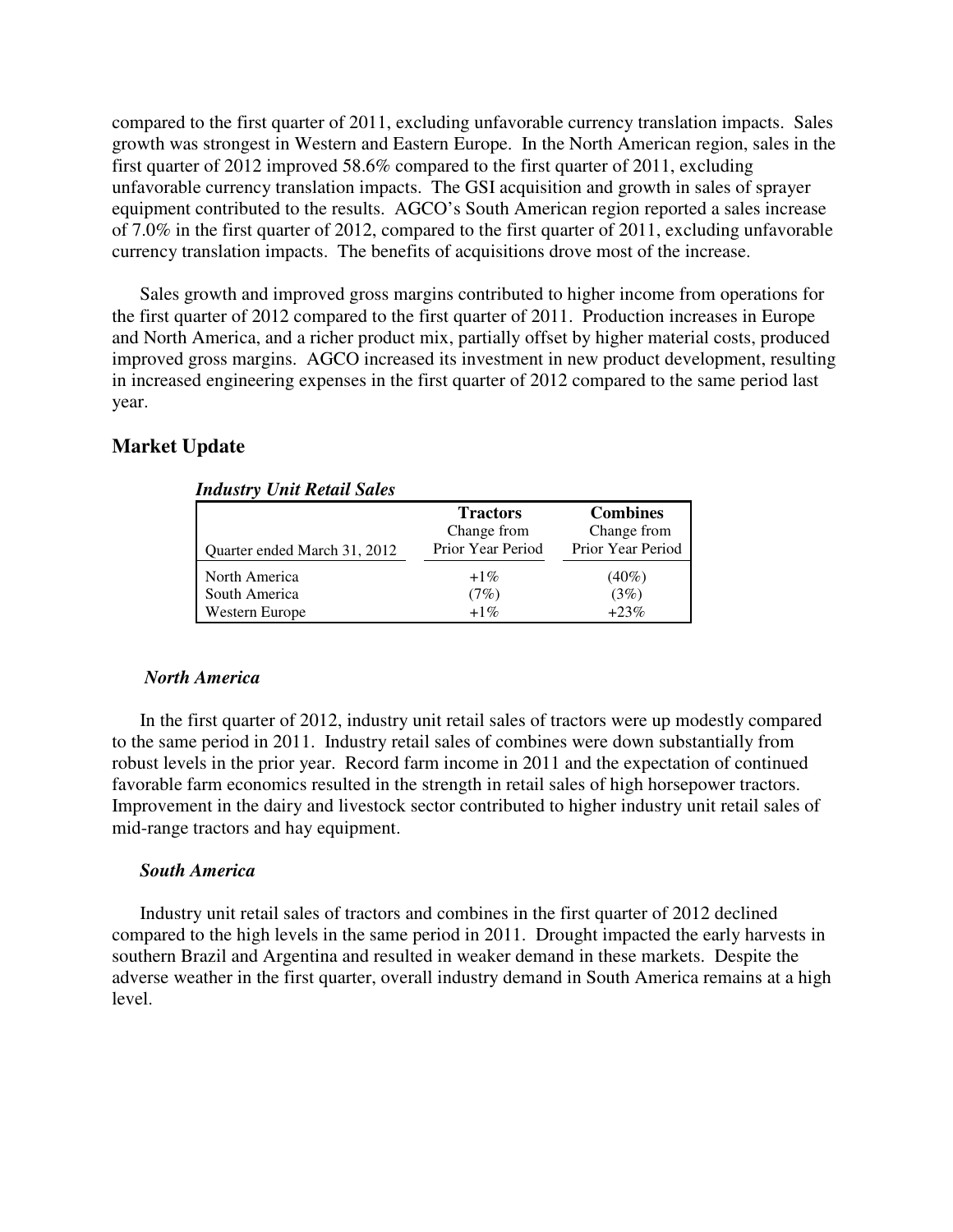### *Western Europe*

Industry demand in Western Europe remained strong during the first quarter of 2012 compared to the prior year period. Healthy farm economics drove increases in both tractors and combines. The tractor sales growth in France, the United Kingdom and Germany was partially offset by declines in Italy and Spain. Combine sales also improved compared to weak levels in the first quarter of 2011.

"The growing population and the shift to higher protein diets are driving increases in the consumption of food and long-term demand for grain," stated Mr. Richenhagen. "Currently, inventories of grain remain at historically low levels on a stocks-to-use basis. Elevated soft commodity prices, resulting from these positive supply/demand dynamics, are providing support for farm income and our industry. In Western Europe, industry demand has returned to more normal levels, and recovery is continuing in Eastern Europe. Positive farm fundamentals continue to support strong market demand in North America. The Brazilian government continues to support their farming industry, and attractive government financing rates have been extended through the end of 2013. We remain positive on our 2012 industry view."

## **Regional Results**

|               | Three Months Ended March 31, |              |                           |                                                                   |
|---------------|------------------------------|--------------|---------------------------|-------------------------------------------------------------------|
|               | $2012^{(1)}$                 | $2011^{(1)}$ | $%$ change<br>from $2011$ | $%$ change from<br>$2011$ due to<br>currency<br>translation $(1)$ |
|               |                              |              |                           |                                                                   |
| North America | \$<br>566.5                  | 359.4<br>\$. | $+57.6%$                  | $(1.0\%)$                                                         |
| South America | 415.4                        | 410.5        | $+1.2\%$                  | $(5.8\%)$                                                         |
| <b>EAME</b>   | 1.199.8                      | 973.0        | $+23.3%$                  | $(5.2\%)$                                                         |
| Asia /Pacific | 92.0                         | 54.8         | $+67.9\%$                 | $+1.6\%$                                                          |
| <b>Total</b>  | \$2,273.7                    | \$1,797.7    | $+26.5%$                  | $(4.3\%)$                                                         |

 *AGCO Regional Net Sales (in millions)*

### *North America*

Solid industry demand produced growth of 27.0% in North American sales in the first quarter of 2012 compared to the first quarter of 2011, excluding the impact of unfavorable currency translation and the benefits of acquisitions. The most significant increases were in sprayers, high horsepower tractors and hay equipment. The positive impact of acquisitions, higher sales, increased production and expense control initiatives all contributed to growth in income from operations of \$37.5 million for the first quarter of 2012 compared to the same period in 2011.

### *South America*

AGCO's sales in South America were relatively flat compared to the first quarter of 2011 on a constant currency basis and exclusive of acquisition benefits. Sales increases in Brazil were offset by lower sales in Argentina. Income from operations decreased \$9.5 million in the first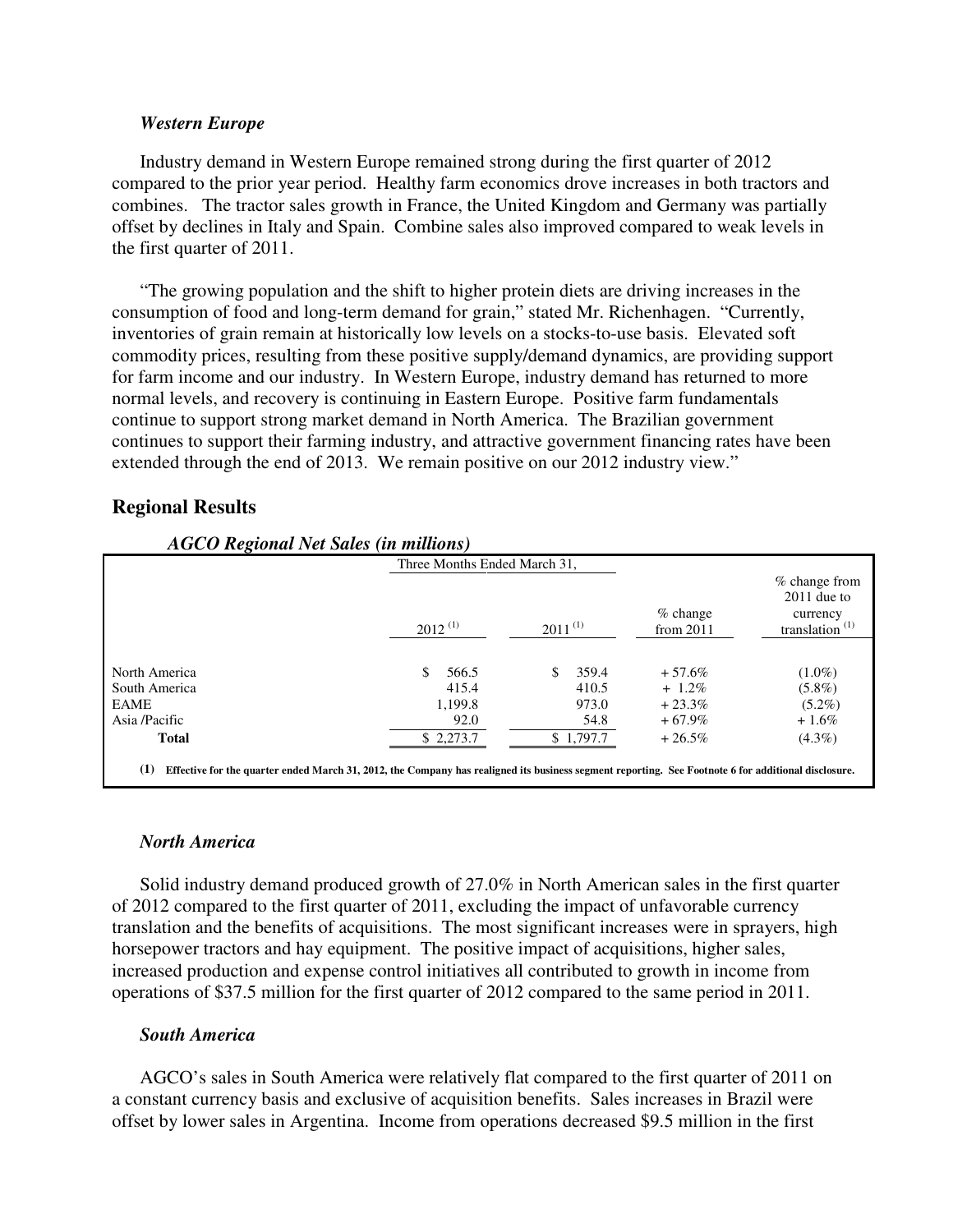quarter of 2012 compared to the same period in 2011 primarily due to the impact of acquisition related costs and higher engineering and product introduction expenses.

### *EAME*

Positive farm fundamentals in Western Europe and recovery in Eastern Europe resulted in sales growth of approximately 24.5% in the EAME region compared to the first quarter of 2011, exclusive of acquisition benefits and the unfavorable impact of currency translation. AGCO experienced the largest sales increases in Germany, France and the United Kingdom. Income from operations grew by \$54.8 million in the first quarter of 2012 compared to the same period in 2011. Higher sales and production levels along with a richer mix of products contributed to the improvement.

### *Asia/Pacific*

Net sales in AGCO's Asia/Pacific segment increased by approximately 23.8% during the first quarter of 2012 compared to the prior year period, excluding the favorable impact of currency translation and acquisitions. Growth in the Asian markets produced most of the increase. Income from operations in the Asia/Pacific region decreased \$7.1 million in the first quarter of 2012 compared to the same period in 2011 due to additional market development costs in China.

## **Outlook**

Global industry sales are expected to grow modestly in 2012 compared to 2011. Growth is expected in Western and Eastern Europe and market conditions are projected to remain strong in North America and South America. AGCO is targeting adjusted earnings per share of approximately \$5.50 for the full year of 2012. Net sales are expected to range from \$10.2 billion to \$10.5 billion for the full year. Gross margin improvement is expected to be partially offset by increased engineering and market expansion expenditures.

\* \* \* \* \*

AGCO will be hosting a conference call with respect to this earnings announcement at 10:00 a.m. Eastern Time on Tuesday, May 1, 2012. The Company will refer to slides on its conference call. Interested persons can access the conference call and slide presentation via AGCO's website at www.agcocorp.com on the "Investors/Events" page in the "Company" section of our website. A replay of the conference call will be available approximately two hours after the conclusion of the conference call for twelve months following the call. A copy of this press release will be available on AGCO's website for at least twelve months following the call.

\* \* \* \* \*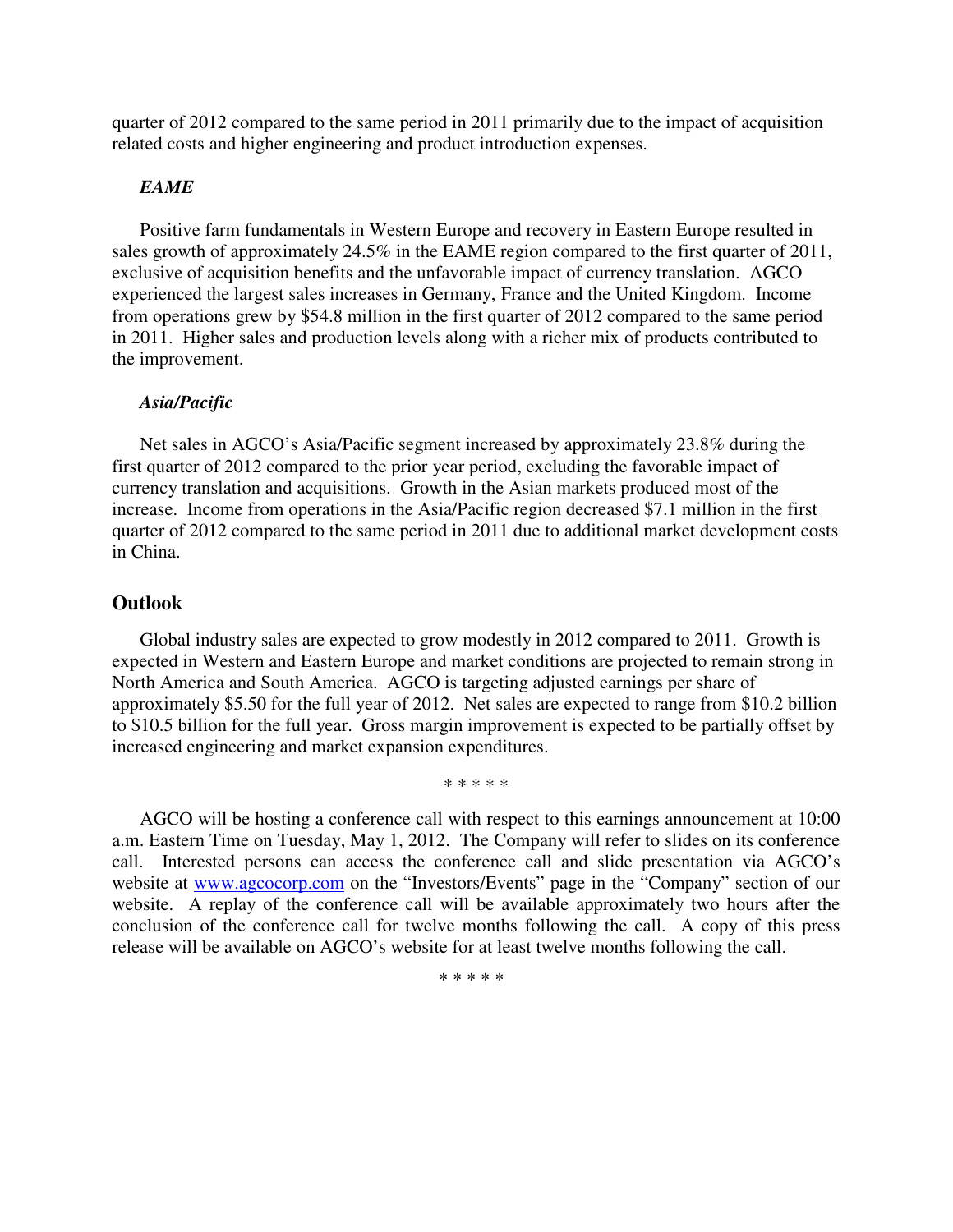# *Safe Harbor Statement*

Statements that are not historical facts, including the projections of earnings per share, sales, cash flow, market conditions, margin improvements, profitability, new product development, factory productivity, investments in facilities and expanding markets, industry demand, general economic conditions, engineering efforts and capital expenditures, are forward-looking and subject to risks that could cause actual results to differ materially from those suggested by the statements. The following are among the factors that could cause actual results to differ materially from the results discussed in or implied by the forward-looking statements.

- Our financial results depend entirely upon the agricultural industry, and factors that adversely affect the agricultural industry generally, including declines in the general economy, increases in farm input costs, lower commodity prices, lower farm income and changes in the availability of credit for our retail customers, will adversely affect us.
- The recent poor performance of the general economy may result in a decline in demand for our products. However, we are unable to predict with accuracy the amount or duration of this decline, and our forward-looking statements reflect merely our best estimates at the current time.
- A majority of our sales and manufacturing take place outside the United States, and, as a result, we are exposed to risks related to foreign laws, taxes, economic conditions, labor supply and relations, political conditions and governmental policies. These risks may delay or reduce our realization of value from our international operations.
- Most retail sales of the products that we manufacture are financed, either by our joint ventures with Rabobank or by a bank or other private lender. During 2011, our joint ventures with Rabobank, which are controlled by Rabobank and are dependent upon Rabobank for financing as well, financed approximately 50% of the retail sales of our tractors and combines in the markets where the joint ventures operate. Any difficulty by Rabobank to continue to provide that financing, or any business decision by Rabobank as the controlling member not to fund the business or particular aspects of it (for example, a particular country or region), would require the joint ventures to find other sources of financing (which may be difficult to obtain), or us to find another source of retail financing for our customers, or our customers would be required to utilize other retail financing providers. As a result of the recent economic downturn, financing for capital equipment purchases generally has become more difficult in certain regions and in some cases, was expensive to obtain. To the extent that financing is not available or available only at unattractive prices, our sales would be negatively impacted.
- Both AGCO and our retail finance joint ventures have substantial account receivables from dealers and end customers, and we would be adversely impacted if the collectability of these receivables was not consistent with historical experience; this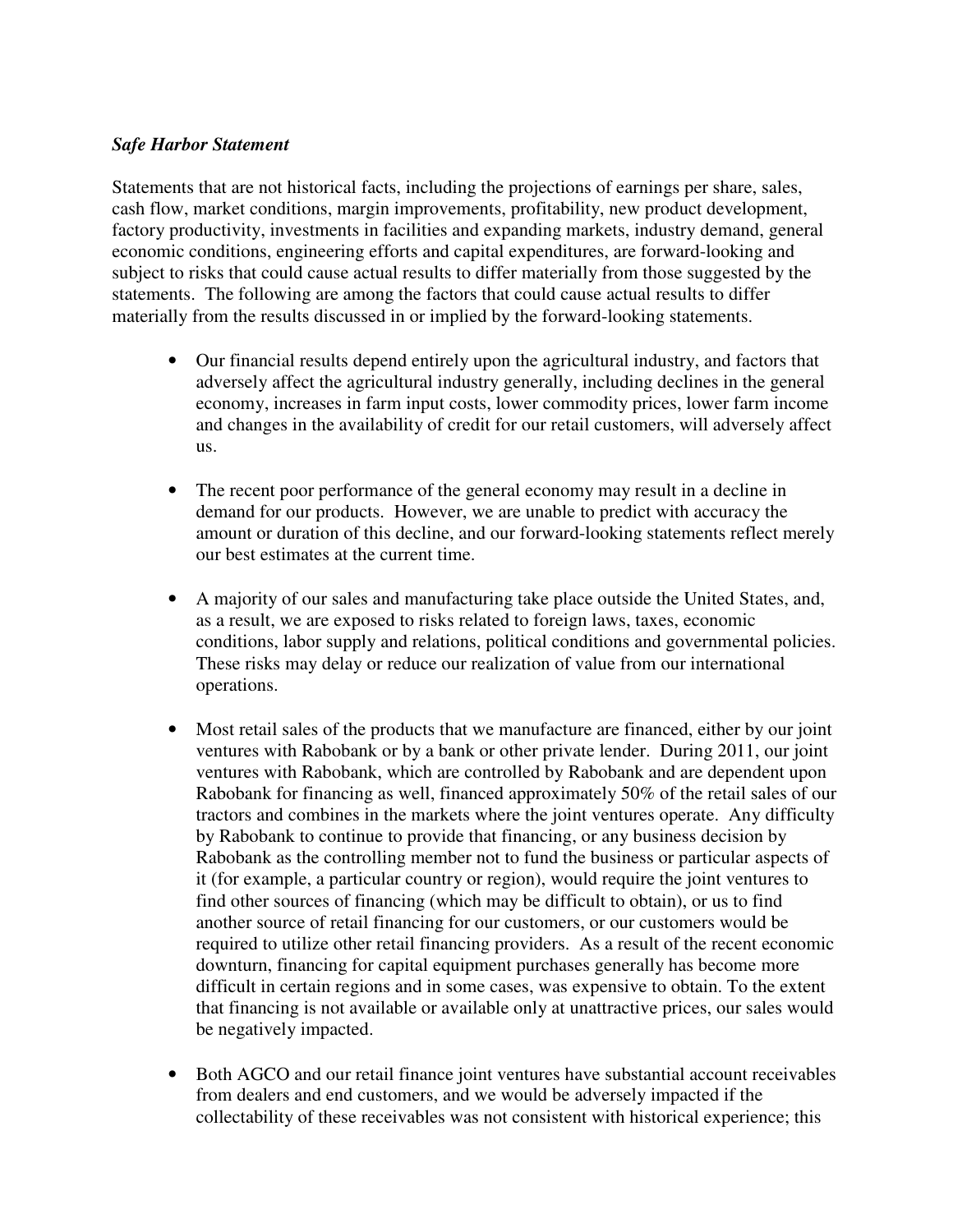collectability is dependent upon the financial strength of the farm industry, which in turn is dependent upon the general economy and commodity prices, as well as several of the other factors listed in this section.

- We recently have experienced substantial and sustained volatility with respect to currency exchange rate and interest rate changes, which can adversely affect our reported results of operations and the competitiveness of our products.
- All acquisitions, including the acquisition of GSI, involve risks relating to retention of key employees and customers and fulfilling projections prepared by or at the direction of prior ownership. In addition, we may encounter difficulties in integrating GSI into our business and may not fully achieve, or achieve within a reasonable time frame, expected strategic objectives and other expected benefits of the acquisition.
- Our success depends on the introduction of new products, particularly engines that comply with emission requirements, which requires substantial expenditures.
- Our expansion plans in emerging markets, including establishing a greater manufacturing and marketing presence and growing our use of component suppliers, could entail significant risks.
- We depend on suppliers for components, parts and raw materials for our products, and any failure by our suppliers to provide products as needed, or by us to promptly address supplier issues, will adversely impact our ability to timely and efficiently manufacture and sell products. We also are subject to raw material price fluctuations, which can adversely affect our manufacturing costs.
- We face significant competition, and if we are unable to compete successfully against other agricultural equipment manufacturers, we would lose customers and our net sales and profitability would decline.
- We have a substantial amount of indebtedness, and, as result, we are subject to certain restrictive covenants and payment obligations that may adversely affect our ability to operate and expand our business.

 Further information concerning these and other factors is included in AGCO's filings with the Securities and Exchange Commission, including its Form 10-K for the year ended December 31, 2011. AGCO disclaims any obligation to update any forward-looking statements except as required by law.

\* \* \* \* \*

# *About AGCO*

AGCO, Your Agriculture Company, (NYSE: AGCO), is a global leader focused on the design, manufacture and distribution of agricultural machinery. AGCO supports more productive farming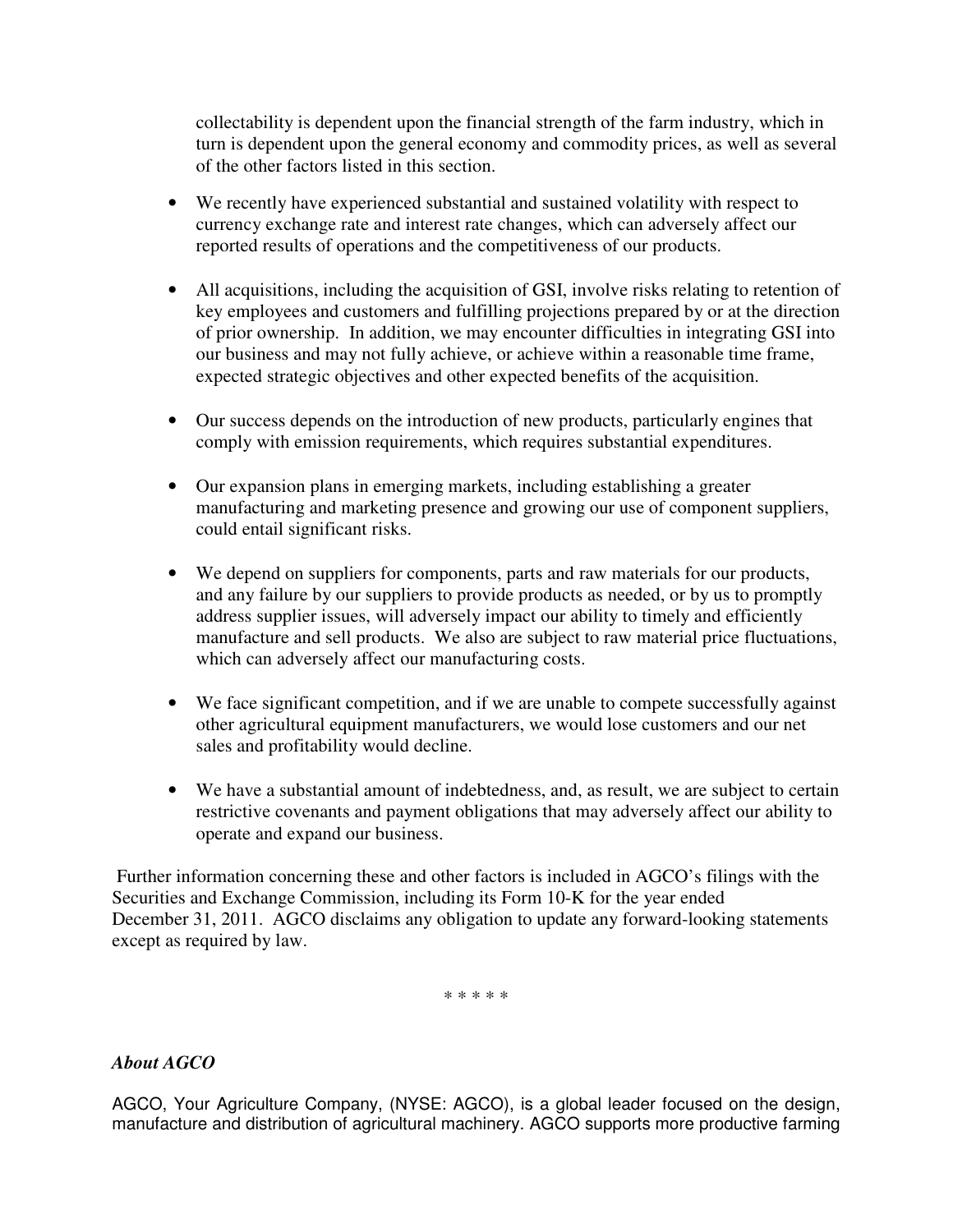through a full line of tractors, combines, hay tools, sprayers, forage equipment, tillage, implements, grain storage and protein production systems, as well as related replacement parts. AGCO products are sold through four core machinery brands, Challenger®, Fendt®, Massey Ferguson® and Valtra®, and are distributed globally through 3,100 independent dealers and distributors in more than 140 countries worldwide. Retail financing is available through AGCO Finance for qualified purchasers. Founded in 1990, AGCO is headquartered in Duluth, Georgia, USA. In 2011, AGCO had net sales of \$8.8 billion. http://www.agcocorp.com

> # # # # # Please visit our website at www.agcocorp.com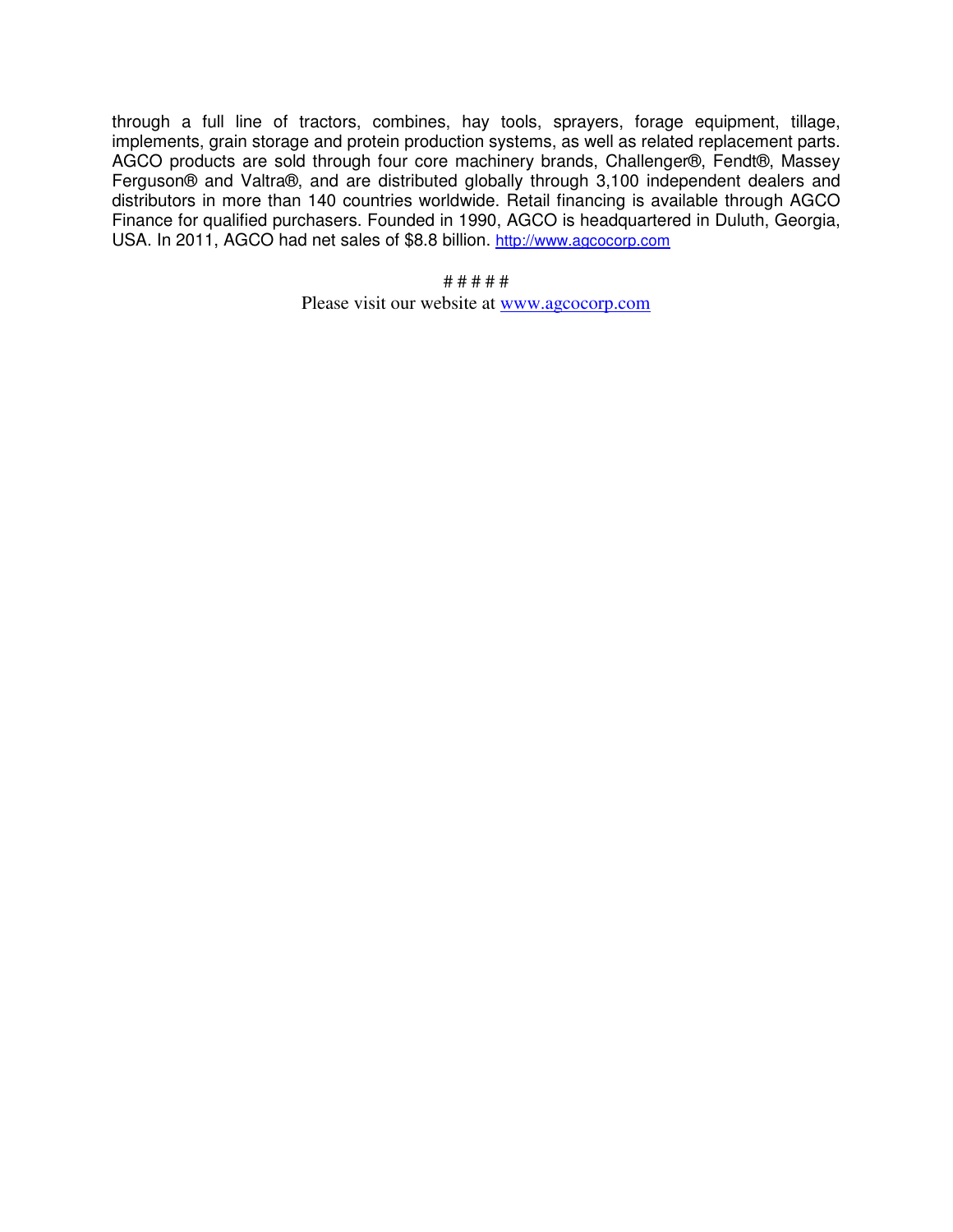# AGCO CORPORATION AND SUBSIDIARIES CONDENSED CONSOLIDATED BALANCE SHEETS (unaudited and in millions)

|                                                                            | March 31,<br>2012 | December 31,<br>2011 |  |
|----------------------------------------------------------------------------|-------------------|----------------------|--|
| <b>ASSETS</b>                                                              |                   |                      |  |
| <b>Current Assets:</b>                                                     |                   |                      |  |
| Cash and cash equivalents                                                  | \$<br>426.7       | \$<br>724.4          |  |
| Accounts and notes receivable, net                                         | 1,108.0           | 994.2                |  |
| Inventories, net                                                           | 2,024.7           | 1.559.6              |  |
| Deferred tax assets                                                        | 145.8             | 142.7                |  |
| Other current assets                                                       | 276.5             | 241.9                |  |
| Total current assets                                                       | 3,981.7           | 3,662.8              |  |
| Property, plant and equipment, net                                         | 1,277.8           | 1,222.6              |  |
| Investment in affiliates                                                   | 366.3             | 346.3                |  |
| Deferred tax assets                                                        | 41.1              | 37.6                 |  |
| Other assets                                                               | 133.5             | 126.9                |  |
| Intangible assets, net                                                     | 662.6             | 666.5                |  |
| Goodwill                                                                   | 1,238.8           | 1,194.5              |  |
| Total assets                                                               | 7,701.8<br>\$     | 7,257.2<br>\$        |  |
| <b>LIABILITIES AND STOCKHOLDERS' EQUITY</b><br><b>Current Liabilities:</b> |                   |                      |  |
| Current portion of long-term debt                                          | \$<br>68.4        | \$<br>60.1           |  |
| Convertible senior subordinated notes                                      | 185.6             |                      |  |
| Accounts payable                                                           | 1,062.2           | 937.0                |  |
| Accrued expenses                                                           | 1,019.0           | 1,080.6              |  |
| Other current liabilities                                                  | 137.1             | 127.8                |  |
| Total current liabilities                                                  | 2,472.3           | 2,205.5              |  |
| Long-term debt, less current portion                                       | 1,331.1           | 1,409.7              |  |
| Pensions and postretirement health care benefits                           | 300.7             | 298.6                |  |
| Deferred tax liabilities                                                   | 201.2             | 192.3                |  |
| Other noncurrent liabilities                                               | 139.7             | 119.9                |  |
| <b>Total liabilities</b>                                                   | 4,445.0           | 4,226.0              |  |
| <b>Temporary Equity</b>                                                    | 31.5              |                      |  |
| Stockholders' Equity:                                                      |                   |                      |  |
| AGCO Corporation stockholders' equity:                                     |                   |                      |  |
| Common stock                                                               | 1.0               | 1.0                  |  |
| Additional paid-in capital                                                 | 1,065.7           | 1,073.2              |  |
| Retained earnings                                                          | 2,441.8           | 2,321.6              |  |
| Accumulated other comprehensive loss                                       | (321.1)           | (400.6)              |  |
| Total AGCO Corporation stockholders' equity                                | 3,187.4           | 2,995.2              |  |
| Noncontrolling interests                                                   | 37.9              | 36.0                 |  |
| Total stockholders' equity                                                 | 3,225.3           | 3,031.2              |  |
| Total liabilities, temporary equity and stockholders' equity               | \$<br>7,701.8     | \$<br>7,257.2        |  |

See accompanying notes to condensed consolidated financial statements.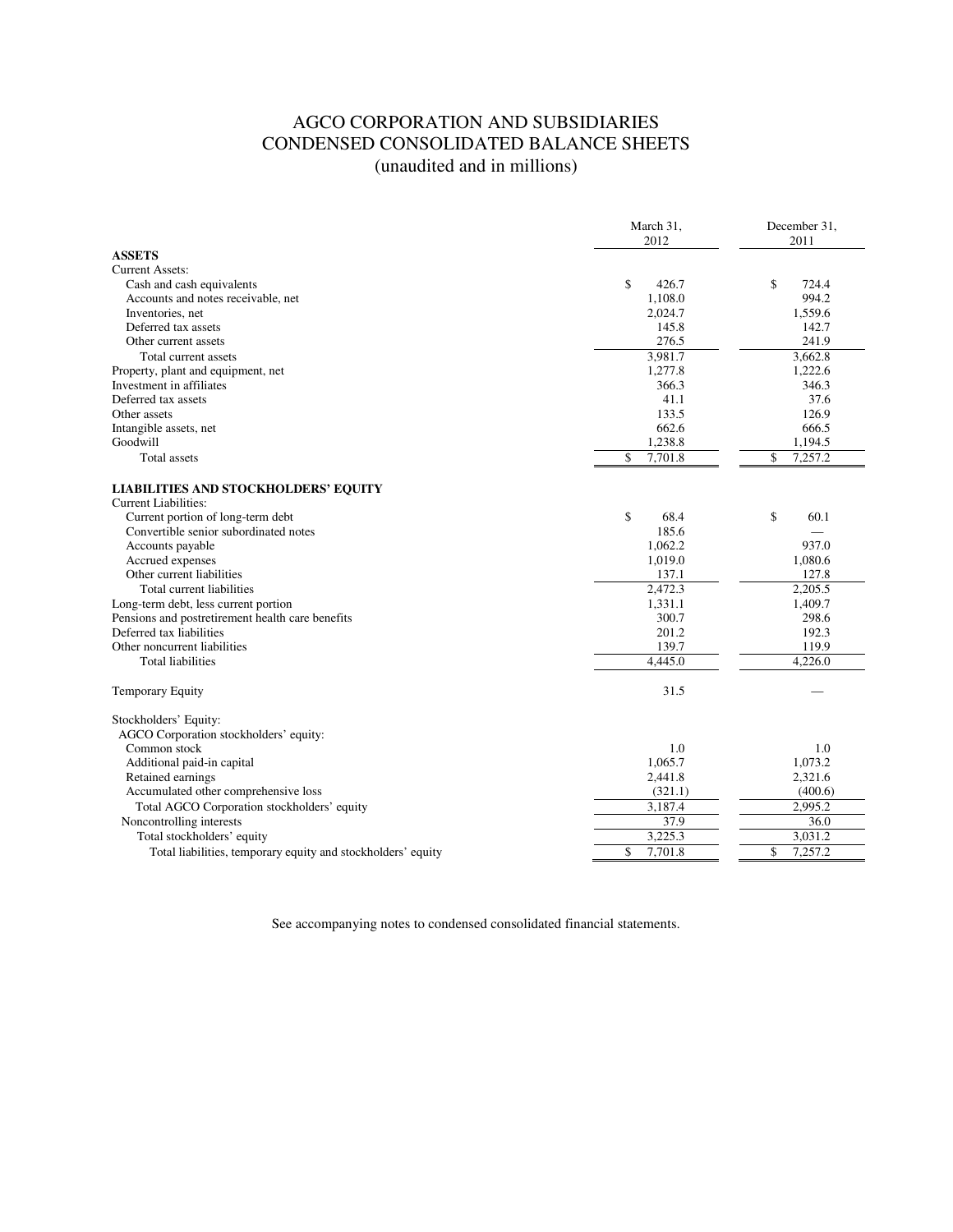# AGCO CORPORATION AND SUBSIDIARIES CONDENSED CONSOLIDATED STATEMENTS OF OPERATIONS (unaudited and in millions, except per share data)

|                                                                                | Three Months Ended March 31, |               |  |
|--------------------------------------------------------------------------------|------------------------------|---------------|--|
|                                                                                | 2012                         | 2011          |  |
| Net sales                                                                      | \$<br>2,273.7                | \$<br>1,797.7 |  |
| Cost of goods sold                                                             | 1,780.7                      | 1,441.8       |  |
| Gross profit                                                                   | 493.0                        | 355.9         |  |
| Selling, general and administrative expenses                                   | 238.9                        | 184.7         |  |
| Engineering expenses                                                           | 72.1                         | 57.9          |  |
| Restructuring and other infrequent expenses                                    |                              | 0.2           |  |
| Amortization of intangibles                                                    | 12.2                         | 4.4           |  |
| Income from operations                                                         | 169.8                        | 108.7         |  |
| Interest expense, net                                                          | 13.0                         | 5.5           |  |
| Other expense, net                                                             | 4.4                          | 2.3           |  |
| Income before income taxes and equity in net earnings of affiliates            | 152.4                        | 100.9         |  |
| Income tax provision                                                           | 43.2                         | 30.7          |  |
| Income before equity in net earnings of affiliates                             | 109.2                        | 70.2          |  |
| Equity in net earnings of affiliates                                           | 12.0                         | 11.4          |  |
| Net income                                                                     | 121.2                        | 81.6          |  |
| Net income attributable to noncontrolling interests                            | (1.0)                        | (1.6)         |  |
| Net income attributable to AGCO Corporation and subsidiaries                   | \$<br>120.2                  | \$<br>80.0    |  |
| Net income per common share attributable to AGCO Corporation and subsidiaries: |                              |               |  |
| <b>Basic</b>                                                                   | 1.24<br>S                    | 0.85<br>\$    |  |
| Diluted                                                                        | $\mathbf{\hat{S}}$<br>1.21   | \$<br>0.81    |  |
| Weighted average number of common and common equivalent shares outstanding:    |                              |               |  |
| Basic                                                                          | 97.1                         | 94.1          |  |
| Diluted                                                                        | 99.1                         | 98.3          |  |
|                                                                                |                              |               |  |

See accompanying notes to condensed consolidated financial statements.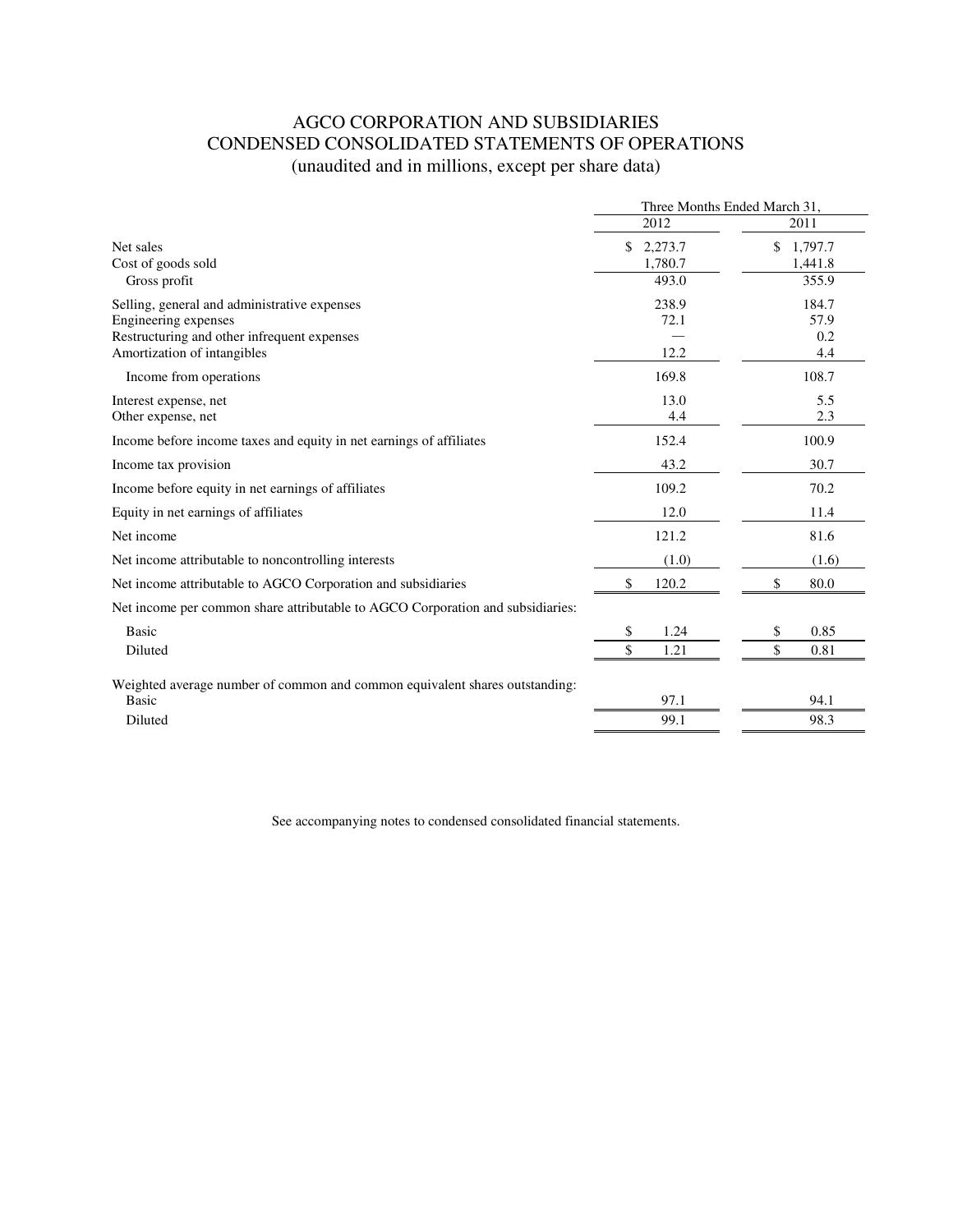# AGCO CORPORATION AND SUBSIDIARIES CONDENSED CONSOLIDATED STATEMENTS OF CASH FLOWS (unaudited and in millions)

|                                                                                             | Three Months Ended March 31, |                  |  |
|---------------------------------------------------------------------------------------------|------------------------------|------------------|--|
|                                                                                             | 2012                         | 2011             |  |
| Cash flows from operating activities:                                                       |                              |                  |  |
| Net income                                                                                  | \$<br>121.2                  | \$<br>81.6       |  |
| Adjustments to reconcile net income to net cash used in operating activities:               |                              |                  |  |
| Depreciation                                                                                | 43.4                         | 36.4             |  |
| Deferred debt issuance cost amortization                                                    | 0.9                          | 0.4              |  |
| Amortization of intangibles                                                                 | 12.2                         | 4.4              |  |
| Amortization of debt discount                                                               | 2.2                          | 2.0              |  |
| Stock compensation                                                                          | 8.4                          | 4.7              |  |
| Equity in net earnings of affiliates, net of cash received                                  | (9.0)                        | (7.7)            |  |
| Deferred income tax benefit                                                                 | (1.1)                        | (0.6)            |  |
| Other                                                                                       | (0.1)                        | (1.2)            |  |
| Changes in operating assets and liabilities, net of effects from purchase of<br>businesses: |                              |                  |  |
| Accounts and notes receivable, net                                                          | (98.3)                       | (17.5)           |  |
| Inventories, net                                                                            | (421.2)                      | (218.2)          |  |
| Other current and noncurrent assets                                                         | (24.5)                       | (28.2)           |  |
| Accounts payable                                                                            | 125.3                        | 20.3             |  |
| Accrued expenses                                                                            | (59.4)                       | (21.0)           |  |
| Other current and noncurrent liabilities                                                    | 19.5                         | (22.8)           |  |
|                                                                                             | (401.7)                      | (249.0)          |  |
| Total adjustments                                                                           | (280.5)                      | (167.4)          |  |
| Net cash used in operating activities                                                       |                              |                  |  |
| Cash flows from investing activities:                                                       |                              |                  |  |
| Purchases of property, plant and equipment                                                  | (87.1)                       | (36.8)           |  |
| Proceeds from sale of property, plant and equipment                                         | 0.1                          | 0.5              |  |
| Purchase of businesses, net of cash acquired                                                | (2.4)                        | (88.3)           |  |
| Investments in consolidated affiliates, net of cash acquired                                | (20.1)                       | (25.0)           |  |
| Investments in unconsolidated affiliates, net<br>Restricted cash and other                  | (2.6)                        | (2.4)            |  |
|                                                                                             | (10.0)                       |                  |  |
| Net cash used in investing activities                                                       | (122.1)                      | (152.0)          |  |
| Cash flows from financing activities:                                                       |                              |                  |  |
| Conversion of convertible senior subordinated notes                                         |                              | (60.4)           |  |
| Proceeds from (repayment of) debt obligations, net                                          | 93.7                         | (30.9)           |  |
| Payment of debt issuance costs                                                              | (0.1)                        |                  |  |
| Payment of minimum tax withholdings on stock compensation                                   | (0.2)                        | (2.0)            |  |
| Distribution to noncontrolling interest                                                     |                              |                  |  |
| Net cash provided by (used in) financing activities                                         | 93.4                         | (93.3)           |  |
| Effect of exchange rate changes on cash and cash equivalents                                | 11.5                         | $\overline{7.1}$ |  |
| Decrease in cash and cash equivalents                                                       | (297.7)                      | (405.6)          |  |
| Cash and cash equivalents, beginning of period                                              | 724.4                        | 719.9            |  |
| Cash and cash equivalents, end of period                                                    | \$<br>426.7                  | \$<br>314.3      |  |

See accompanying notes to condensed consolidated financial statements.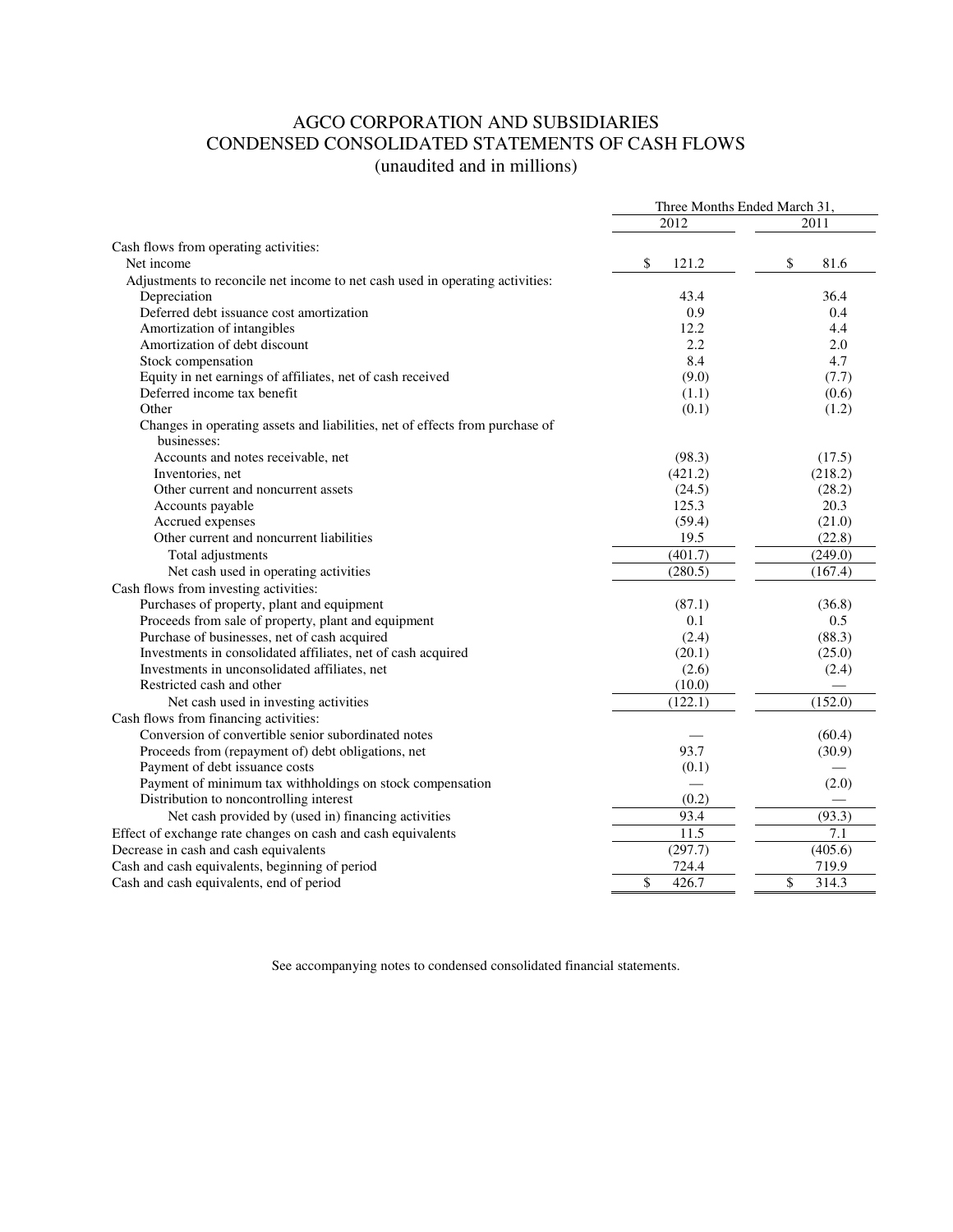# AGCO CORPORATION AND SUBSIDIARIES NOTES TO CONDENSED CONSOLIDATED FINANCIAL STATEMENTS (unaudited, in millions, except per share data)

#### **1. STOCK COMPENSATION EXPENSE**

The Company recorded stock compensation expense as follows:

|                                              | Three Months Ended<br>March 31, |      |  |
|----------------------------------------------|---------------------------------|------|--|
|                                              | 2012                            | 2011 |  |
| Cost of goods sold                           | 0.6<br>S                        | 0.3  |  |
| Selling, general and administrative expenses | 7.8                             | 4.4  |  |
| Total stock compensation expense             | 8.4                             | 4.7  |  |

### **2. INDEBTEDNESS**

Indebtedness at March 31, 2012 and December 31, 2011 consisted of the following:

| March 31,<br>2012                           | December 31,<br>2011 |
|---------------------------------------------|----------------------|
| 300.0<br>$5\%$ % Senior notes due 2021<br>S |                      |
| 266.8                                       | 259.4                |
| 758.0                                       | 665.0                |
| 185.6                                       | 183.4                |
| 74.7                                        | 62.0                 |
| 1,585.1                                     | 1,469.8              |
| (68.4)                                      | (60.1)               |
| (185.6)                                     |                      |
| \$1,331.1                                   | 1.409.7              |
|                                             |                      |

 As of March 31, 2012, the closing sales price of the Company's common stock had exceeded 120% of the conversion price of the 1¼% convertible senior subordinated notes for at least 20 trading days in the 30 consecutive trading days ending March 31, 2012, and, therefore, the Company classified the notes as a current liability. The Company also classified the equity component of the 1¼% convertible senior subordinated notes as "temporary equity." The amount classified as "temporary equity" was measured as the excess of (i) the amount of cash that would be required to be paid upon conversion over (ii) the current carrying amount of the liability-classified component. Future classification of the notes between current and long-term debt and classification of the equity component of the notes as "temporary equity" is dependent on the closing sales price of the Company's common stock during future quarters.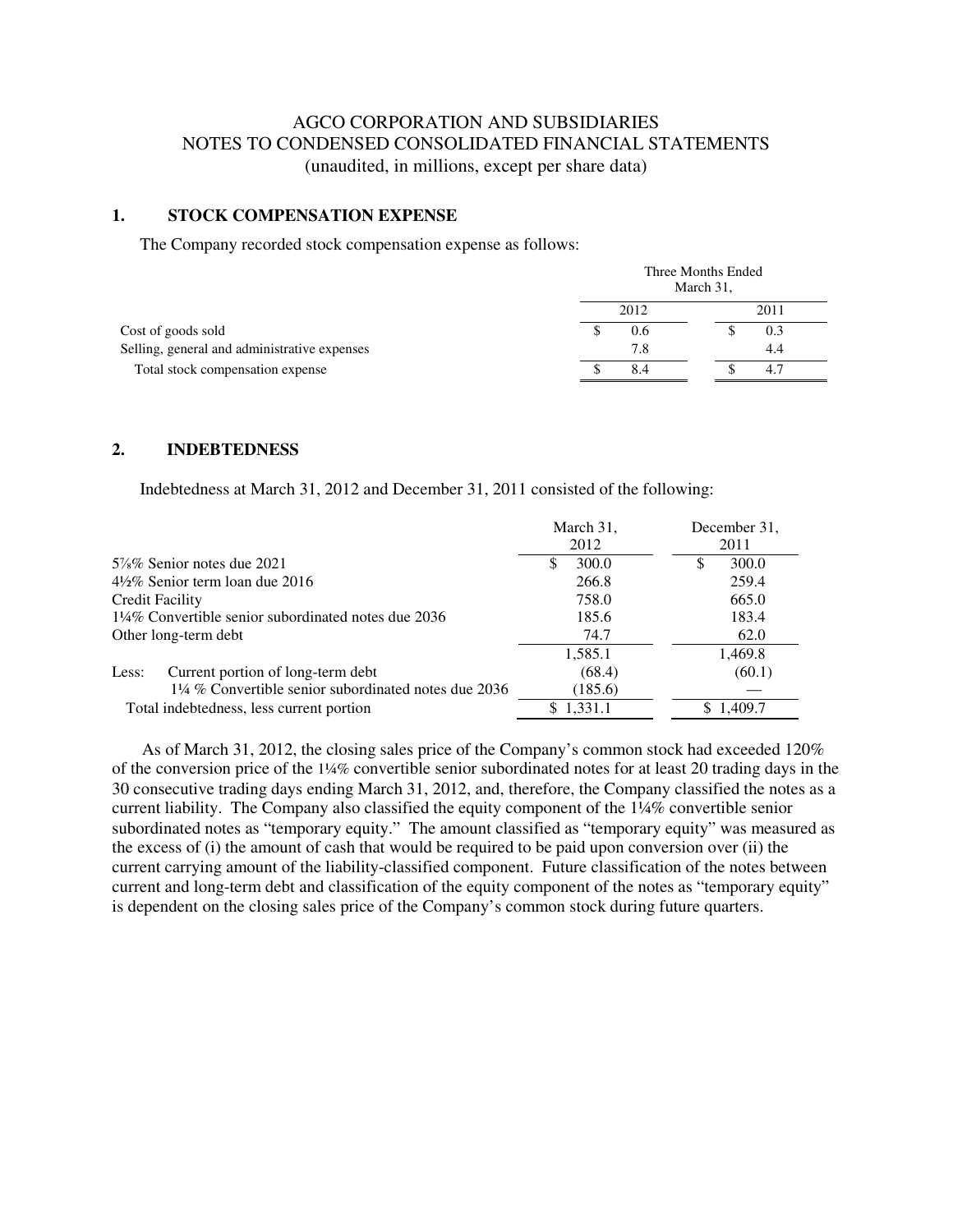#### **3. INVENTORIES**

Inventories at March 31, 2012 and December 31, 2011 were as follows:

|                              | March 31,<br>2012 | December 31.<br>2011 |  |  |
|------------------------------|-------------------|----------------------|--|--|
| Finished goods               | 775.9             | 500.0                |  |  |
| Repair and replacement parts | 522.2             | 450.7                |  |  |
| Work in process              | 176.6             | 127.6                |  |  |
| Raw materials                | 550.0             | 481.3                |  |  |
| Inventories, net             | \$2,024.7         | \$1,559.6            |  |  |

### **4. ACCOUNTS RECEIVABLE SALES AGREEMENTS**

At March 31, 2012 and December 31, 2011, the Company had accounts receivable sales agreements that permit the sale, on an ongoing basis, of a majority of its wholesale receivables in North America and Europe to its 49% owned U.S., Canadian and European retail finance joint ventures. As of March 31, 2012 and December 31, 2011, the cash received from receivables sold under the U.S., Canadian and European accounts receivable sales agreements was approximately \$885.8 million and \$827.5 million, respectively.

Losses on sales of receivables associated with the accounts receivable financing facilities, reflected within "Other expense, net" in the Company's Condensed Statements of Operations, were approximately \$5.2 million during the three months ended March 31, 2012. Losses on sales of receivables associated with the accounts receivable financing facilities reflected within "Other expense, net" and "Interest expense, net" in the Company's Condensed Consolidated Statements of Operations were approximately \$3.6 million during the three months ended March 31, 2011.

The Company's retail finance joint ventures in Brazil and Australia also provide wholesale financing to the Company's dealers. As of March 31, 2012 and December 31, 2011, these retail finance joint ventures had approximately \$63.2 million and \$62.0 million, respectively, of outstanding accounts receivable associated with these arrangements. In addition, the Company sells certain trade receivables under factoring arrangements to other financial institutions around the world.

### **5. EARNINGS PER SHARE**

The Company's convertible senior subordinated notes provide for (i) the settlement upon conversion in cash up to the principal amount of the converted notes with any excess conversion value settled in shares of the Company's common stock, and (ii) the conversion rate to be increased under certain circumstances if the notes are converted in connection with certain change of control transactions. Dilution of weighted shares outstanding will depend on the Company's stock price for the excess conversion value using the treasury stock method. A reconciliation of net income attributable to AGCO Corporation and subsidiaries and weighted average common shares outstanding for purposes of calculating basic and diluted earnings per share for the three months ended March 31, 2012 and 2011 is as follows: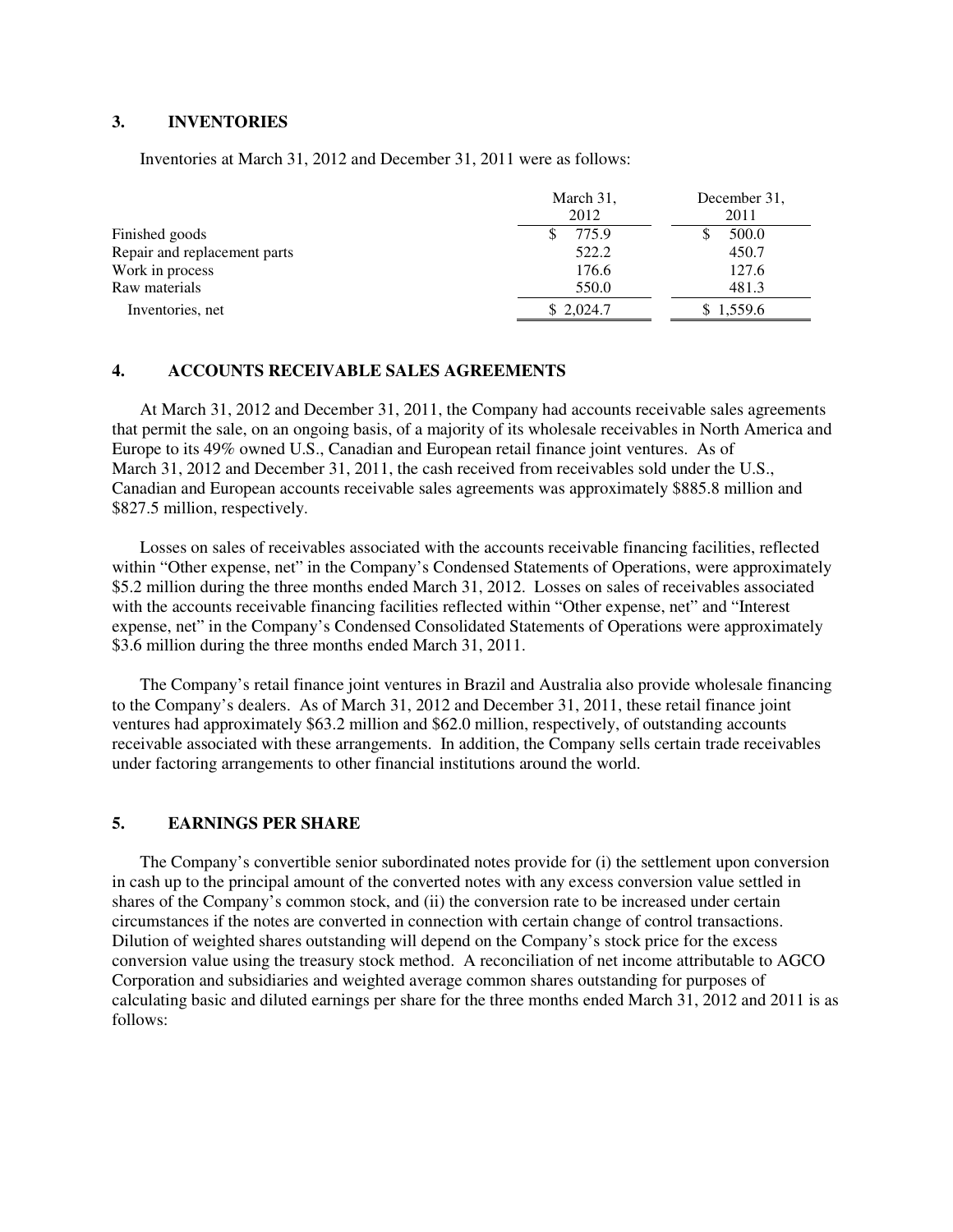|                                                                                                                                    | Three Months Ended March 31, |       |  |  |      |
|------------------------------------------------------------------------------------------------------------------------------------|------------------------------|-------|--|--|------|
|                                                                                                                                    |                              | 2012  |  |  | 2011 |
| Basic net income per share:                                                                                                        |                              |       |  |  |      |
| Net income attributable to AGCO Corporation and subsidiaries                                                                       |                              | 120.2 |  |  | 80.0 |
| Weighted average number of common shares outstanding                                                                               |                              | 97.1  |  |  | 94.1 |
| Basic net income per share attributable to AGCO Corporation and subsidiaries                                                       |                              | 1.24  |  |  | 0.85 |
| Diluted net income per share:<br>Net income attributable to AGCO Corporation and subsidiaries for                                  |                              |       |  |  |      |
| purposes of computing diluted net income per share                                                                                 |                              | 120.2 |  |  | 80.0 |
| Weighted average number of common shares outstanding                                                                               |                              | 97.1  |  |  | 94.1 |
| Dilutive stock-settled appreciation rights, performance share awards<br>and restricted stock awards                                |                              | 1.0   |  |  | 0.4  |
| Weighted average assumed conversion of contingently convertible senior<br>subordinated notes                                       |                              | 1.0   |  |  | 3.8  |
| Weighted average number of common and common equivalent shares<br>outstanding for purposes of computing diluted earnings per share |                              | 99.1  |  |  | 98.3 |
| Diluted net income per share attributable to AGCO Corporation and subsidiaries                                                     | S                            | 1.21  |  |  | 0.81 |

#### **6. SEGMENT REPORTING**

Effective January 1, 2012, the Company modified its system of reporting, resulting from changes to its internal management and organizational structure, which changed its reportable segments from North America; South America; Europe/Africa/Middle East; and Rest of World, to North America; South America; Europe/Africa/Middle East; and Asia/Pacific. The Asia/Pacific reportable segment includes the regions of Asia, Australia and New Zealand, and the Europe/Africa/Middle East segment will now include certain markets in Eastern Europe. Effective January 1, 2012, these reportable segments are reflective of how the Company's chief operating decision maker reviews operating results for the purposes of allocating resources and assessing performance. Disclosures for the three months ended March 31, 2011 have been adjusted to reflect the change in reportable segments.

The Company's four reportable segments distribute a full range of agricultural equipment and related replacement parts. The Company evaluates segment performance primarily based on income from operations. Sales for each segment are based on the location of the third-party customer. The Company's selling, general and administrative expenses and engineering expenses are charged to each segment based on the region and division where the expenses are incurred. As a result, the components of income from operations for one segment may not be comparable to another segment. Segment results for the three months ended March 31, 2012 and 2011 are as follows:

| Three Months Ended<br>March 31,             | North<br>America | South<br>America | Europe/Africa/<br>Middle East | Asia/<br>Pacific | Consolidated       |
|---------------------------------------------|------------------|------------------|-------------------------------|------------------|--------------------|
| 2012<br>Net sales<br>Income from operations | \$566.5<br>50.2  | \$415.4<br>23.9  | \$1.199.8<br>135.8            | \$92.0<br>0.9    | \$2,273.7<br>210.8 |
| 2011<br>Net sales<br>Income from operations | \$359.4<br>12.7  | \$410.5<br>33.4  | 973.0<br>81.0                 | \$54.8<br>8.0    | \$1,797.7<br>135.1 |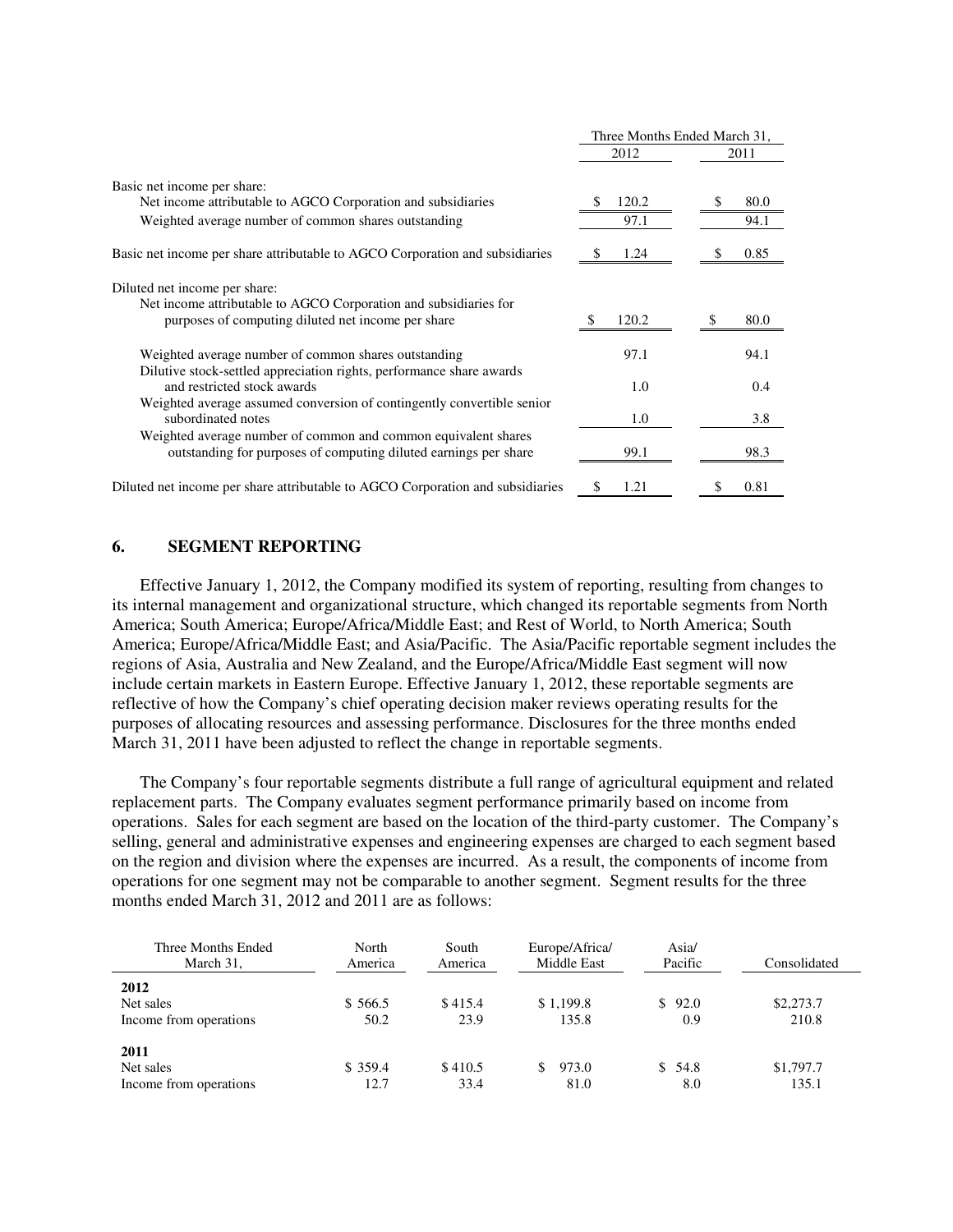A reconciliation from the segment information to the consolidated balances for income from operations is set forth below:

| Three Months Ended<br>March 31, |        |  |  |  |
|---------------------------------|--------|--|--|--|
| 2012                            | 2011   |  |  |  |
| 210.8                           | 135.1  |  |  |  |
| (21.0)                          | (17.4) |  |  |  |
| (7.8)                           | (4.4)  |  |  |  |
|                                 | (0.2)  |  |  |  |
| (12.2)                          | (4.4)  |  |  |  |
| 169.8                           | 108.7  |  |  |  |
|                                 |        |  |  |  |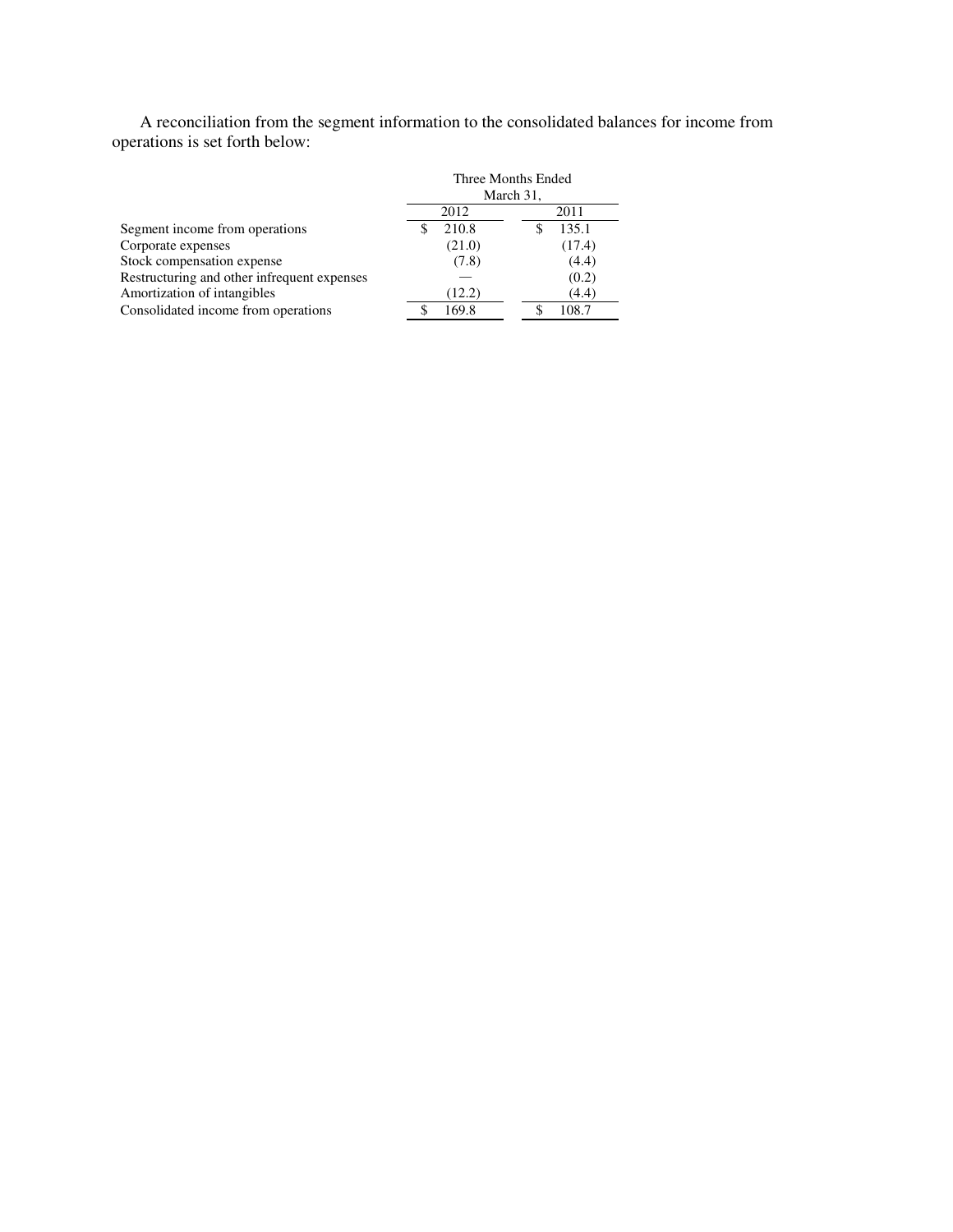#### **RECONCILIATION OF NON-GAAP MEASURES**

This earnings release discloses adjusted income from operations, net income and earnings per share, all of which exclude amounts that differ from the most directly comparable measure calculated in accordance with U.S. generally accepted accounting principles ("GAAP"). A reconciliation of each of these financial measures to the most directly comparable GAAP measure is included below.

The following is a reconciliation of adjusted income from operations, net income and earnings per share to reported income from operations, net income and earnings per share for the three months ended March 31, 2012 and 2011 (in millions, except per share data):

|                                                                        | Three months ended March 31,        |                                     |                                  |                                     |                                     |                                  |
|------------------------------------------------------------------------|-------------------------------------|-------------------------------------|----------------------------------|-------------------------------------|-------------------------------------|----------------------------------|
|                                                                        |                                     | 2012                                |                                  |                                     | 2011                                |                                  |
|                                                                        | Income<br>From<br><b>Operations</b> | <b>Net</b><br>Income <sup>(1)</sup> | Earnings<br>Per<br>$Share^{(1)}$ | Income<br>From<br><b>Operations</b> | <b>Net</b><br>Income <sup>(1)</sup> | Earnings<br>Per<br>$Share^{(1)}$ |
| As adjusted<br>Restructuring and other<br>infrequent expenses $^{(2)}$ | \$169.8                             | \$120.2                             | \$1.21                           | \$108.9<br>0.2                      | 80.1<br>\$.<br>0.1                  | \$0.81                           |
| As reported                                                            | \$169.8                             | \$120.2                             | \$1.21                           | \$108.7                             | 80.0<br>S.                          | \$ 0.81                          |

(1) Net income and earnings per share amounts are after tax.<br>(2) The restructuring and other infracuent expenses recorde

The restructuring and other infrequent expenses recorded in the first three months ended March 31, 2011 primarily related to severance and other related costs associated with the Company's rationalization of its operations in France.

 This earnings release discloses the percentage change in regional net sales due to currency translation. The following is a reconciliation of net sales for the three months ended March 31, 2012 at actual exchange rates compared to 2011 adjusted exchange rates (in millions, except percentages):

|                           | Three Months Ended<br>March 31,         |                                                   |                                                      |
|---------------------------|-----------------------------------------|---------------------------------------------------|------------------------------------------------------|
|                           | 2012 at Actual<br><b>Exchange Rates</b> | 2012 at Adjusted<br>Exchange Rates <sup>(1)</sup> | % change from 2011<br>due to currency<br>translation |
| North America             | \$566.5                                 | \$570.1                                           | $(1.0)\%$                                            |
| South America             | 415.4                                   | 439.1                                             | $(5.8)\%$                                            |
| Europe/Africa/Middle East | 1,199.8                                 | 1,250.5                                           | $(5.2)\%$                                            |
| Asia/Pacific              | 92.0                                    | 91.1                                              | $1.6\%$                                              |
| <b>Total</b>              | \$2,273.7                               | \$2,350.8                                         | $(4.3)\%$                                            |

(1)Adjusted exchange rates are 2011 exchange rates.